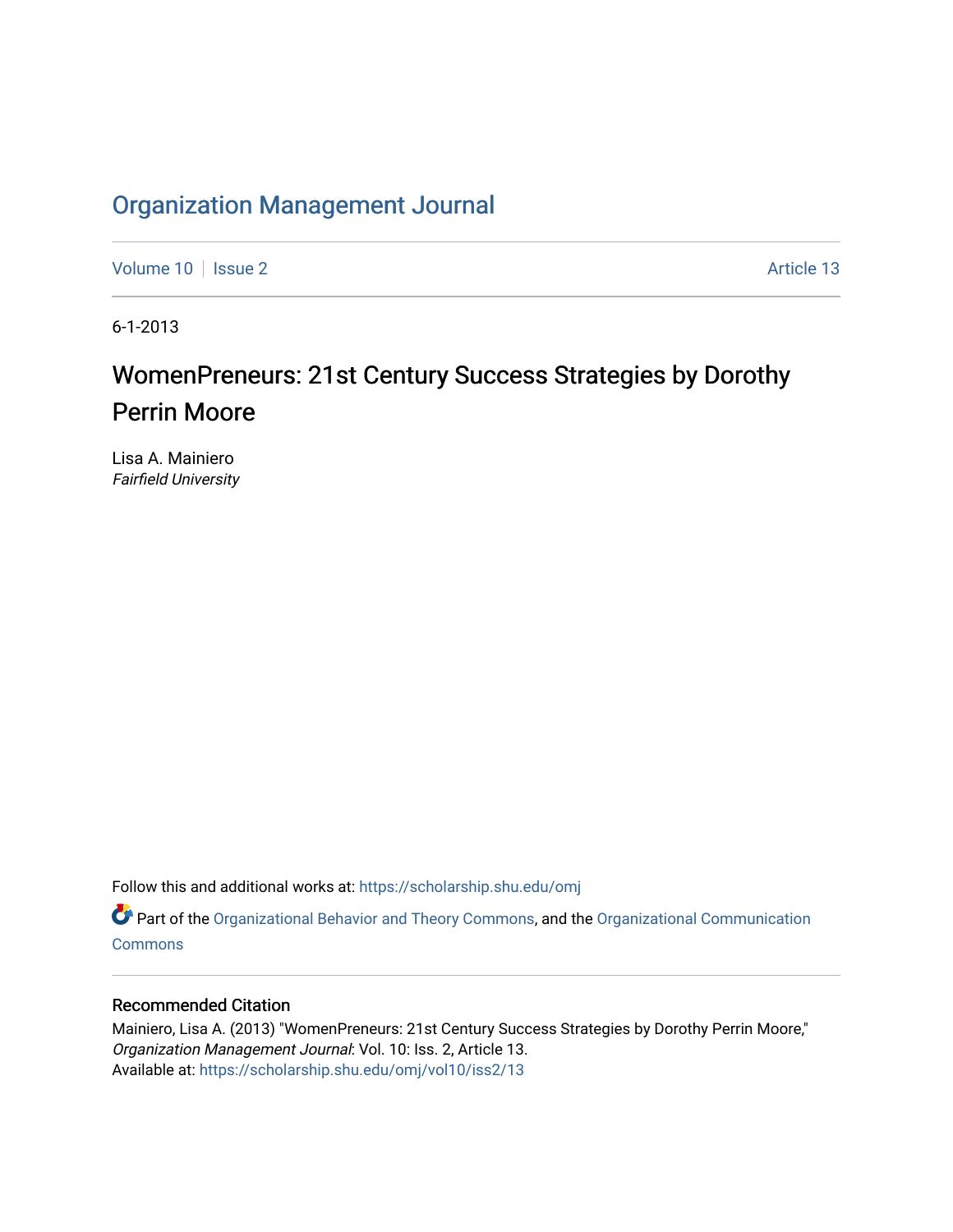

### *WomenPreneurs: 21st Century Success Strategies* **by Dorothy Perrin Moore**

Lisa A. Mainiero<sup>1</sup>

<sup>1</sup>*Charles F. Dolan School of Business, Fairfield University, Fairfield, Connecticut, USA*

Entrepreneurship is our last great hope to overcome the pitfalls of the global recession and slow economy, and women are leading the way. Maybe you have read *More* magazine's profiles of women's "second acts," or read stories about women entrepreneurs in a local newspaper. But Dorothy Perrin Moore's landmark book, *WomenPreneurs: 21st Century Success Strategies* (2012), not only showcases the special case of female entrepreneurship but also uses grounded theory and management research to inform the reader about the complex management research that reflects many of the issues faced by female entrepreneurs. Through a careful and critical discussion of the changing work landscape, Dr. Moore offers insights, guidelines, and strategies concerning leadership, management, stress, values, and ethics, as well as work–life balance, which underscore the reasons why so many women are choosing entrepreneurial careers.

The book opens with a chapter on "The New Work Landscape" and profiles four women who have taken entrepreneurship to heart: Gail Naughton, Founder, Chairman, and Chief Executive Officer (CEO) of Histogen; Nikki Hardin, Founder and Publisher of *Skirt!* Magazine; Denise Devine, Founder, CEO, and President of Nutripharm, Inc.; and Eleanor Tabi Haller-Jorden, General Manager of Catalyst Europe, AG. Each profile offers insights about why the particular woman chose entrepreneurship as a career, often as a "second act." This chapter sets the tone for the use of various profiles throughout the book. Throughout the first chapter, Dr. Moore weaves an interesting discussion concerning the research on the movement of women in the workplace, aspects of research on gender roles at work, the economic and social causes of the "mommy wars," and relevant legislation and policy. She does this in a meaningful way that retains the interest of the reader, for example, by relating information on glass ceilings, glass floors, and cliffs to the real-life stories of the women entrepreneurs profiled in the chapter. Chapter 2 focuses on "Organizations: Leadership and Management," aptly outlining major theories on leadership

Address correspondence to Lisa A. Mainiero, Charles F. Dolan School of Business, Fairfield University, 1073 N. Benson Road, Fairfield, CT 06824, USA. E-mail: lmainiero@fairfield.edu

while discussing four additional entrepreneurial profiles, and paying special attention to the special case of how women lead. This chapter makes a contribution by defining women's leadership in action, which often involves the use of personal power and teamwork, and offers specific strategies to help women learn how to lead.

Chapter 3 focuses on "Work, Life, and Career Strategies" and summarizes four additional entrepreneurial profiles while describing how the women were "called" to entrepreneurship, often as a progressive step in their careers. A lack of job satisfaction, inequitable wages, new values, and changing organizational environments often inspired women to make the decision to become small business owners and grow their businesses on their own. This chapter underlines a number of strategies for women entrepreneurs, including building alliances, finding a mentor, and improving their networking skills. The fourth chapter, "On the Road to Entrepreneurship," describes an additional set of women and some of the key business decisions they had to make while they were transitioning to an entrepreneurial career. The chapter provides a wealth of strategies for readers to consider while making the decision to become an entrepreneur, and strategies for then running the new business and dealing with employees. Finally, Chapter 5, "Preparing for the Future," explains some trends and possibilities associated with women entrepreneurs in technology-related industries and governmentrelated industries, and discusses the generational divide that serves as a harbinger of the future. The book concludes on an upbeat note: that entrepreneurship will serve as the engine of future success and economic growth, and women will lead the way.

The strength of this book is the ability of the author to interweave profiles and stories about women's entrepreneurship while discussing the relevant academic research that applies to each woman's situation. The book offers a fresh new take on entrepreneurship that is grounded in management research and theory, and discusses how women have changed the business landscape. Dr. Moore has used her considerable academic competency to cite and reference the work of scholars and management research in general, in a way that will please any critical academic reviewer while taking care to not cite